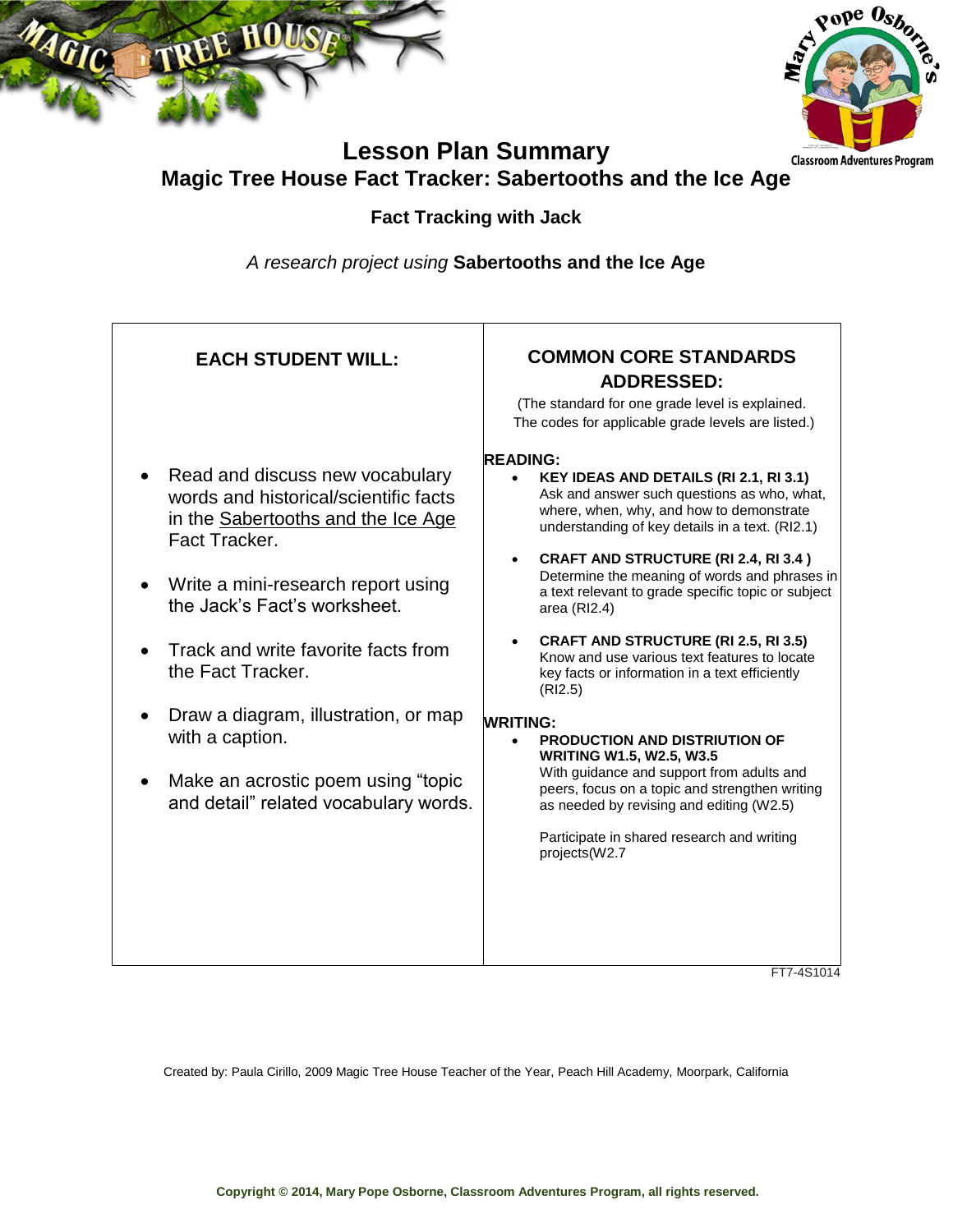



## **Lesson Plan Magic Tree House Fact Tracker: Sabertooths and the Ice Age**

## **Fact Tracking with Jack**

### **Being creative with the facts (a mini-research project)**

#### **This activity is a way to introduce various text features and integrate new vocabulary into a research report**

#### **MATERIALS NEEDED**

Sabertooths and the Ice Age Fact Tracker Copy of *Jack's Facts* notebook page (enclosed) Crayons, markers or colored pencils

#### **DIRECTIONS:**

- After reading and discussing the Sabertooths and the Ice Age Fact Tracker, either in guided reading time or as an independent activity, the students will be ready to choose and share their favorite parts of the book.
- Tri-fold the *Jack's Facts* notebook page like a brochure with the writing showing on top.
- **First column** The students write three of their favorite facts next to the WOW, UNBELIEVABLE, and INTERESTING bullets on the page. Model how they should write "in their own words".
- **Middle column** The students draw a diagram, illustration, or map of their choice using the Fact Tracker as a reference. Include a caption**.**
- **Last column –** The students make an acrostic poem. Acrostic poems are a creative way to show a topic and details. The students choose a favorite topic idea from the Fact Tracker and write it in all capital letters vertically on the left. Each letter in the topic word begins another vocabulary word which is a detail that is written horizontally to the right. (See the answer key for an example)

FT7-4LP1014

Created by: Paula Cirillo, 2009 Magic Tree House Teacher of the Year, Peach Hill Academy, Moorpark, California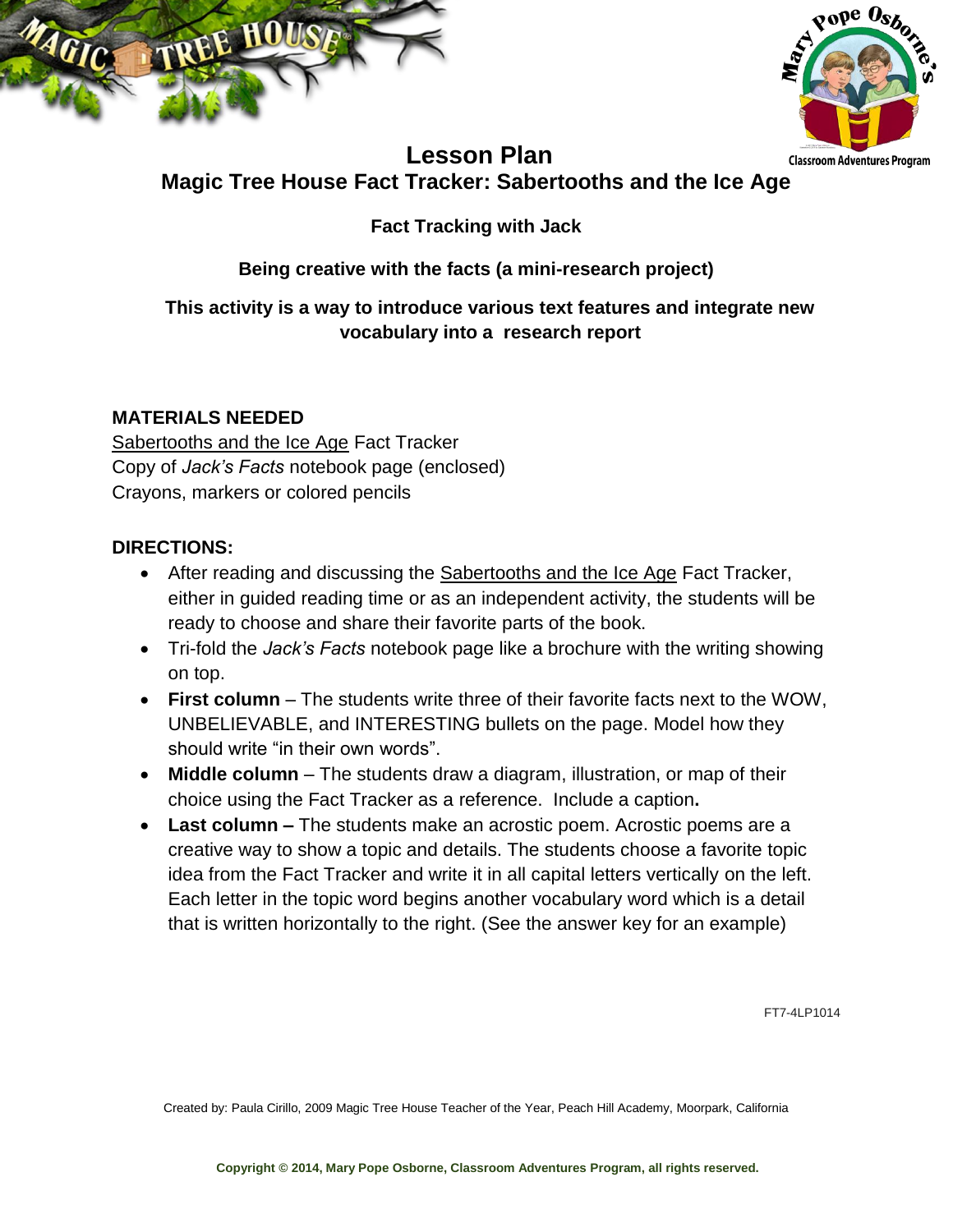#### **IDEAS FOR NEXT STEPS (OPTIONAL)**

- Collect a "Jack's Facts" for each of the four Fact Trackers in the cluster and store in THE BACKPACK (from the Cluster lessons).
- Put them on an "O" ring and challenge the students to see how many they can collect.
- Challenge the students to turn the acrostic poem into a paragraph
- Challenge the students to turn the diagram, illustration, or map into a paragraph
- Use this mini- research report as a springboard to a more in-depth research report.



**This second grader went on to build a tree house and create an ABC Book about the Sabertooths and the Ice Age.**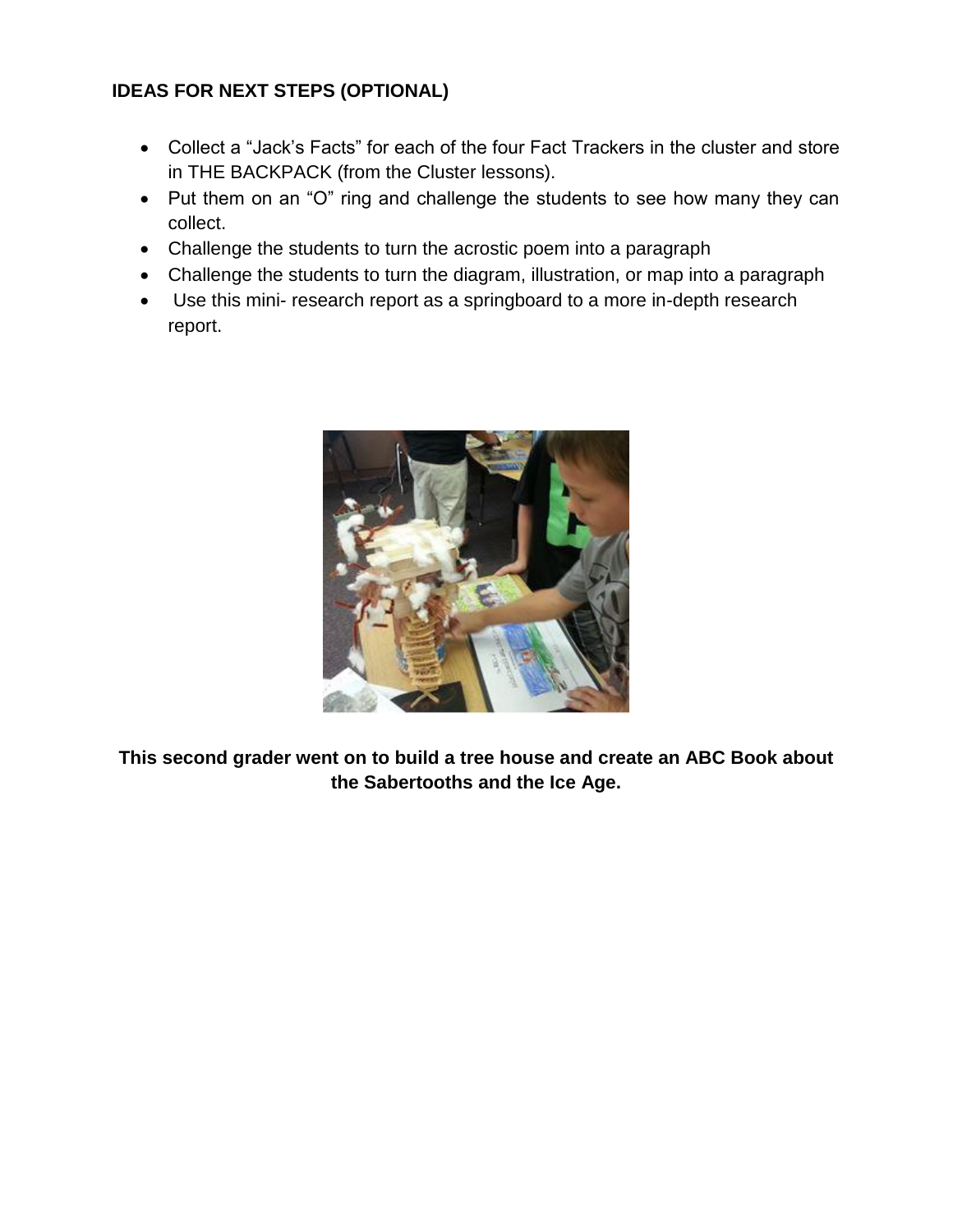|                 | Jack's Facts | Make an acrostic poem.               |      |  |  |                      |   |  |                     |  |  |  |
|-----------------|--------------|--------------------------------------|------|--|--|----------------------|---|--|---------------------|--|--|--|
|                 |              |                                      |      |  |  |                      |   |  |                     |  |  |  |
|                 | Jack's Facts | Draw a diagram, illustration, or map |      |  |  |                      |   |  |                     |  |  |  |
|                 |              |                                      |      |  |  |                      |   |  |                     |  |  |  |
|                 |              |                                      |      |  |  |                      |   |  |                     |  |  |  |
| UTUTUTUTUTUTUTU | Jack's Facts | List your 3 favorite facts.          | WOW! |  |  | <b>UNBELIEVABLE!</b> |   |  | <b>INTERESTING!</b> |  |  |  |
|                 |              |                                      |      |  |  |                      | ı |  |                     |  |  |  |